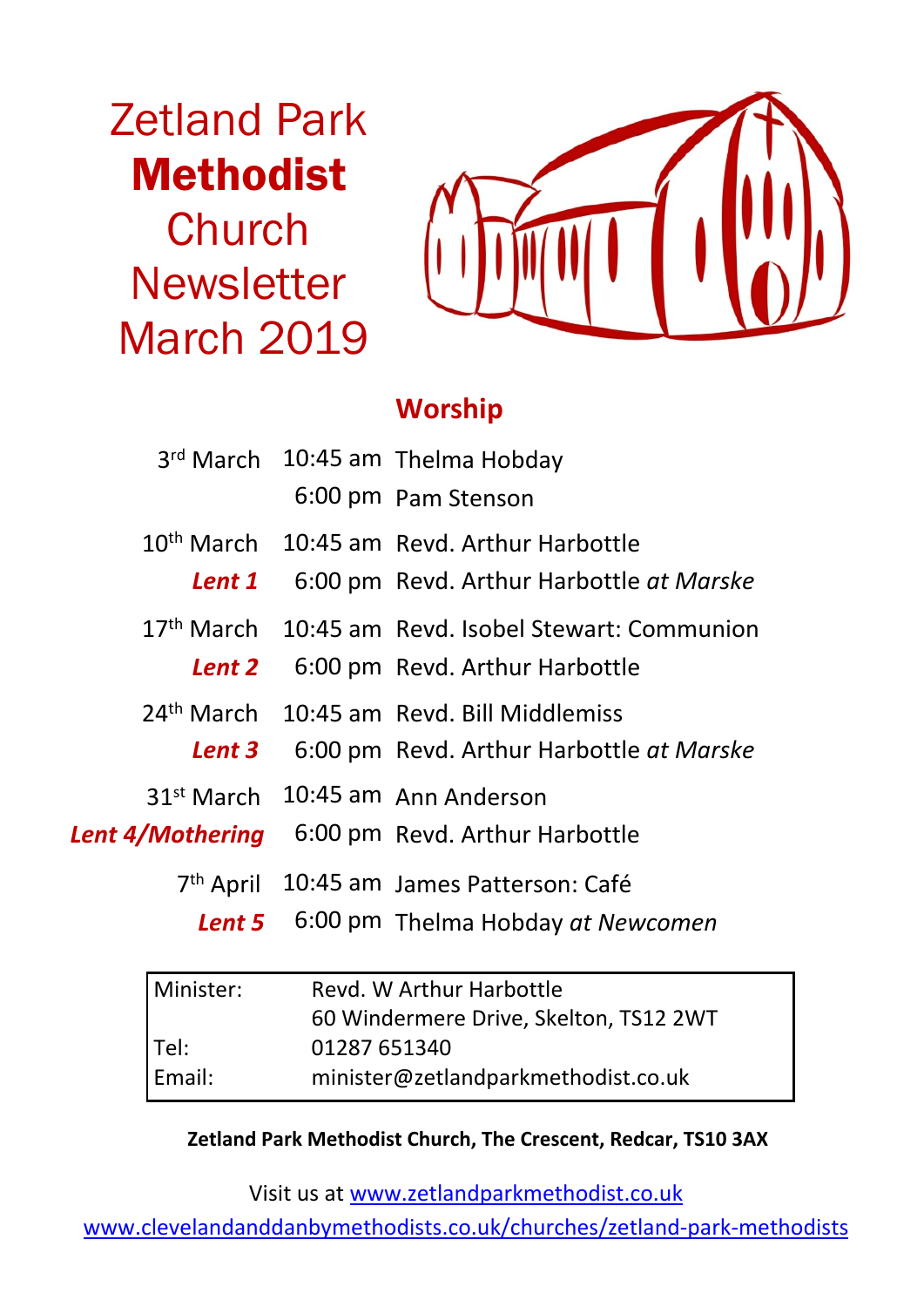When our youngsters were kids they first got into Taekwondo before later moving into gymnastics. In both these disciplines they were required to learn moves, rehearse them time and again until they had, as near as they could, perfected them and they where then assessed before being allowed to move on to the next level of skill. I guess in that sense it was not that much different from how I had to learn to play the piano & organ, progressing through the grades, each one with a period of examination.

Now Lent, which starts on 6th March, is a time when traditionally we have the opportunity for self-examination, a time to reflect on our progress as Christians, in what we do and say, in our understanding of the Bible and our own spiritual disciplines and devotions. The period, of course, draws it's inspiration from the time Jesus spent in the wilderness, communing with God and being tempted by Satan, at the start of his ministry.

We shall be doing something in the way of a study on consecutive Sunday evenings throughout Lent - but as I write this in only the second week of February it is still far too early to say exactly what form that will take!

However, for your personal use I would highly recommend a booklet from All we Can called "Travel Lightly". It contains daily reflections, activities and prayers, written by the likes of our President of the Methodist Conference, but linking to communities around the world. What I really like about it is that it encourages us to go beyond just reading and reflecting, by inspiring us into action with some really good ideas and suggests links to some other great and inspiring resources! It also has a 6 week focus for groups to get their heads around. I will order 50 copies which will be available from me on a first-come, first-served basis. However, you can order your own copy direct from All We Can if you wish.

With Easter being so late this year, hopefully Lent will feel a lot more relaxed than in some years when it starts so soon after Covenant Services, and I would encourage you to use it as a time to reflect, examine, encourage and inspire yourselves as we together seek for greater commitment to our

Lord.

### **Church Council**

Arthur

The next meeting of the Church Council is at 7pm on 28th March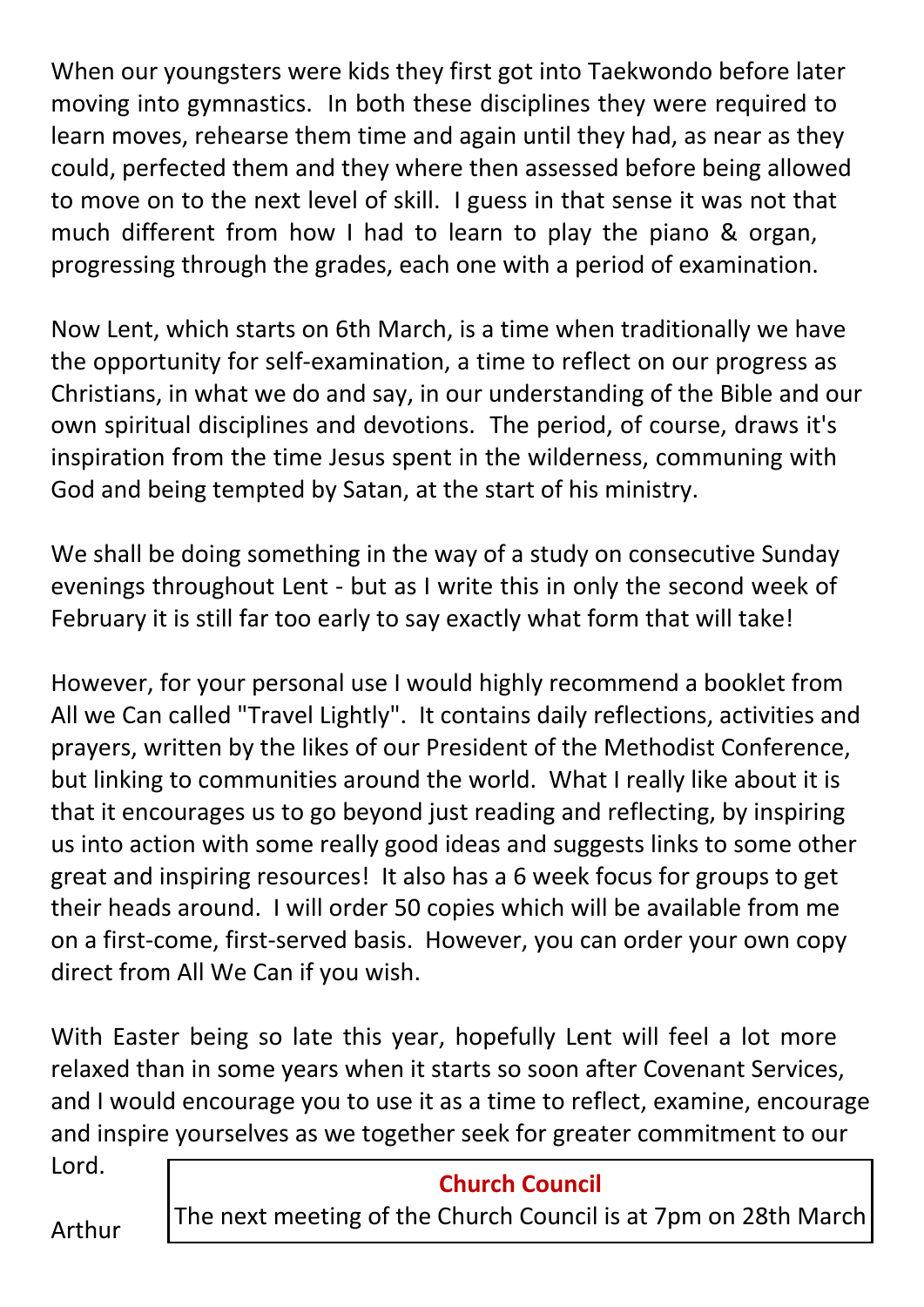Redcar Action Group for the Bible Society invites you to

AN EVENING WITH DAVID RAE, Singer/Songwriter,

on Saturday March 23rd at 7pm.

at Newcomen Methodist Church, Mersey Road. Tickets/on the door £5.00.

Light Refreshments. Come and enjoy songs old and new from David.

Footprints, in partnership with local Churches Together, are starting monthly early morning prayer for Redcar and the surrounding areas.

Meetings will take place on the first Monday of each month 7.30-8.30am at the Footprints Building, 10 Queen Street, Redcar.

All welcome.



Come and join us and enjoy a cuppa!

other ways until then. Sandra